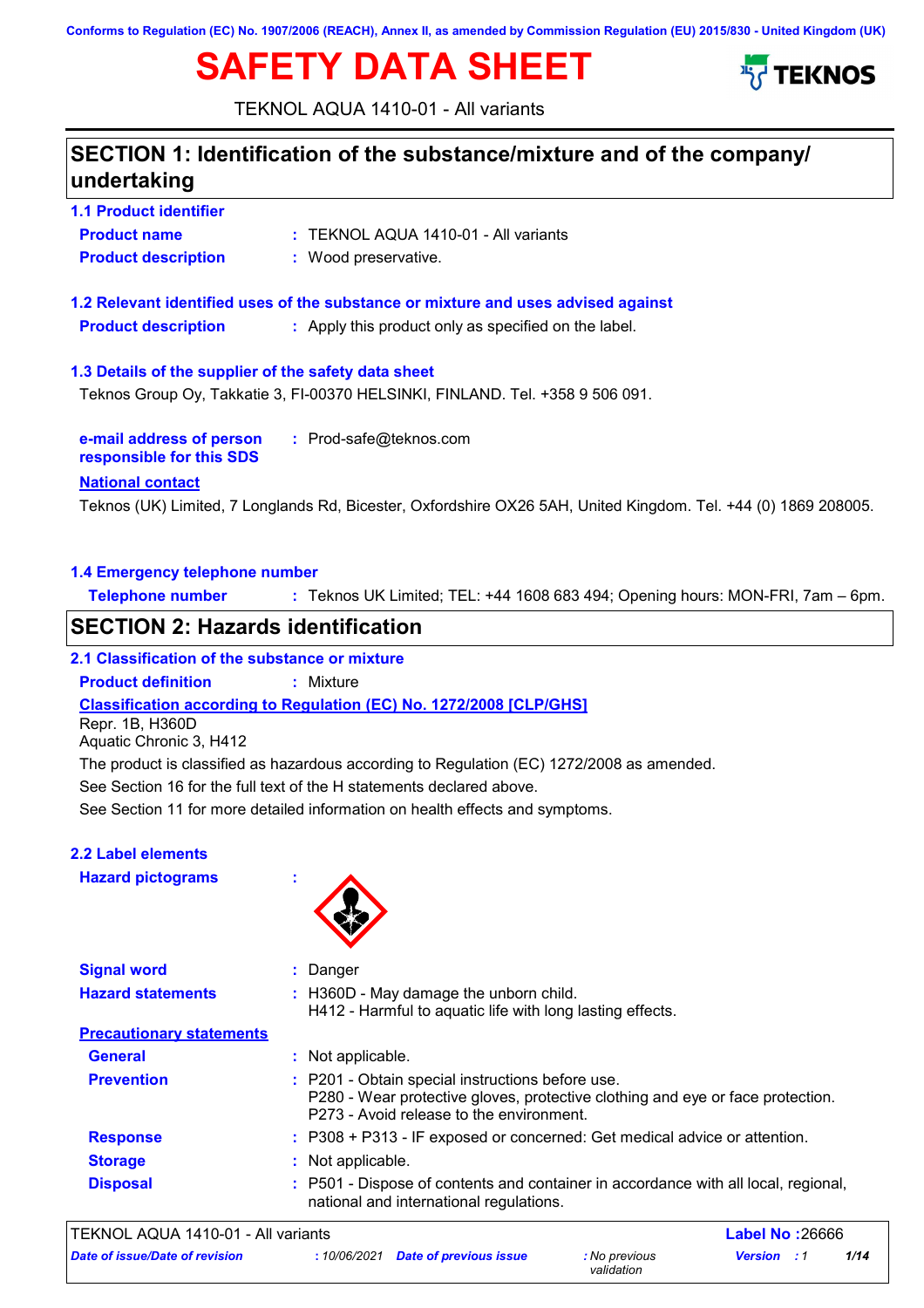## **SECTION 2: Hazards identification**

|                                                                                                                                                                 | : Propiconazole                                                                                                                     |
|-----------------------------------------------------------------------------------------------------------------------------------------------------------------|-------------------------------------------------------------------------------------------------------------------------------------|
| <b>Supplemental label</b><br>elements                                                                                                                           | : Contains Propiconazole, 3-iodo-2-propynyl-butyl carbamate and 1,2-benzisothiazol-3<br>(2H)-one. May produce an allergic reaction. |
| <b>Annex XVII - Restrictions</b><br>on the manufacture,<br>placing on the market and<br>use of certain dangerous<br>substances, mixtures and<br><b>articles</b> | : Restricted to professional users.                                                                                                 |
| <b>2.3 Other hazards</b><br>Other hazards which do                                                                                                              | : None known.                                                                                                                       |

**not result in classification**

## **SECTION 3: Composition/information on ingredients**

| <b>Product/ingredient name</b>    | <b>Identifiers</b>                                      | $\frac{9}{6}$ | <b>Regulation (EC) No.</b><br>1272/2008 [CLP]                                                                                                                                                       | <b>Type</b> |
|-----------------------------------|---------------------------------------------------------|---------------|-----------------------------------------------------------------------------------------------------------------------------------------------------------------------------------------------------|-------------|
| Propiconazole                     | EC: 262-104-4<br>CAS: 60207-90-1<br>Index: 613-205-00-0 | $<$ 1         | Acute Tox. 4, H302<br>Skin Sens. 1, H317<br>Repr. 1B, H360D<br>Aquatic Acute 1, H400<br>$(M=1)$<br>Aquatic Chronic 1,<br>$H410 (M=1)$                                                               | $[1]$       |
| 3-iodo-2-propynyl-butyl carbamate | EC: 259-627-5<br>CAS: 55406-53-6<br>Index: 616-212-00-7 | ≤0,3          | Acute Tox. 4, H302<br>Acute Tox. 3, H331<br>Eye Dam. 1, H318<br>Skin Sens. 1, H317<br><b>STOT RE 1, H372</b><br>(larynx)<br>Aquatic Acute 1, H400<br>$(M=10)$<br>Aquatic Chronic 1,<br>$H410 (M=1)$ | $[1]$       |
| 1,2-benzisothiazol-3(2H)-one      | EC: 220-120-9<br>CAS: 2634-33-5<br>Index: 613-088-00-6  | < 0.05        | Acute Tox. 4, H302<br>Skin Irrit. 2, H315<br>Eye Dam. 1, H318<br>Skin Sens. 1, H317<br>Aquatic Acute 1, H400<br>$(M=1)$                                                                             | $[1]$       |
|                                   |                                                         |               | See Section 16 for<br>the full text of the H<br>statements declared<br>above.                                                                                                                       |             |

There are no additional ingredients present which, within the current knowledge of the supplier and in the concentrations applicable, are classified as hazardous to health or the environment, are PBTs, vPvBs or Substances of equivalent concern, or have been assigned a workplace exposure limit and hence require reporting in this section.

**Type** 

- [1] Substance classified with a health or environmental hazard
- [2] Substance with a workplace exposure limit
- [3] Substance meets the criteria for PBT according to Regulation (EC) No. 1907/2006, Annex XIII
- [4] Substance meets the criteria for vPvB according to Regulation (EC) No. 1907/2006, Annex XIII
- [5] Substance of equivalent concern
- [6] Additional disclosure due to company policy

Occupational exposure limits, if available, are listed in Section 8.

TEKNOL AQUA 1410-01 - All variants **Label No :**26666

*Date of issue/Date of revision* **:** *10/06/2021 Date of previous issue : No previous* 

*validation*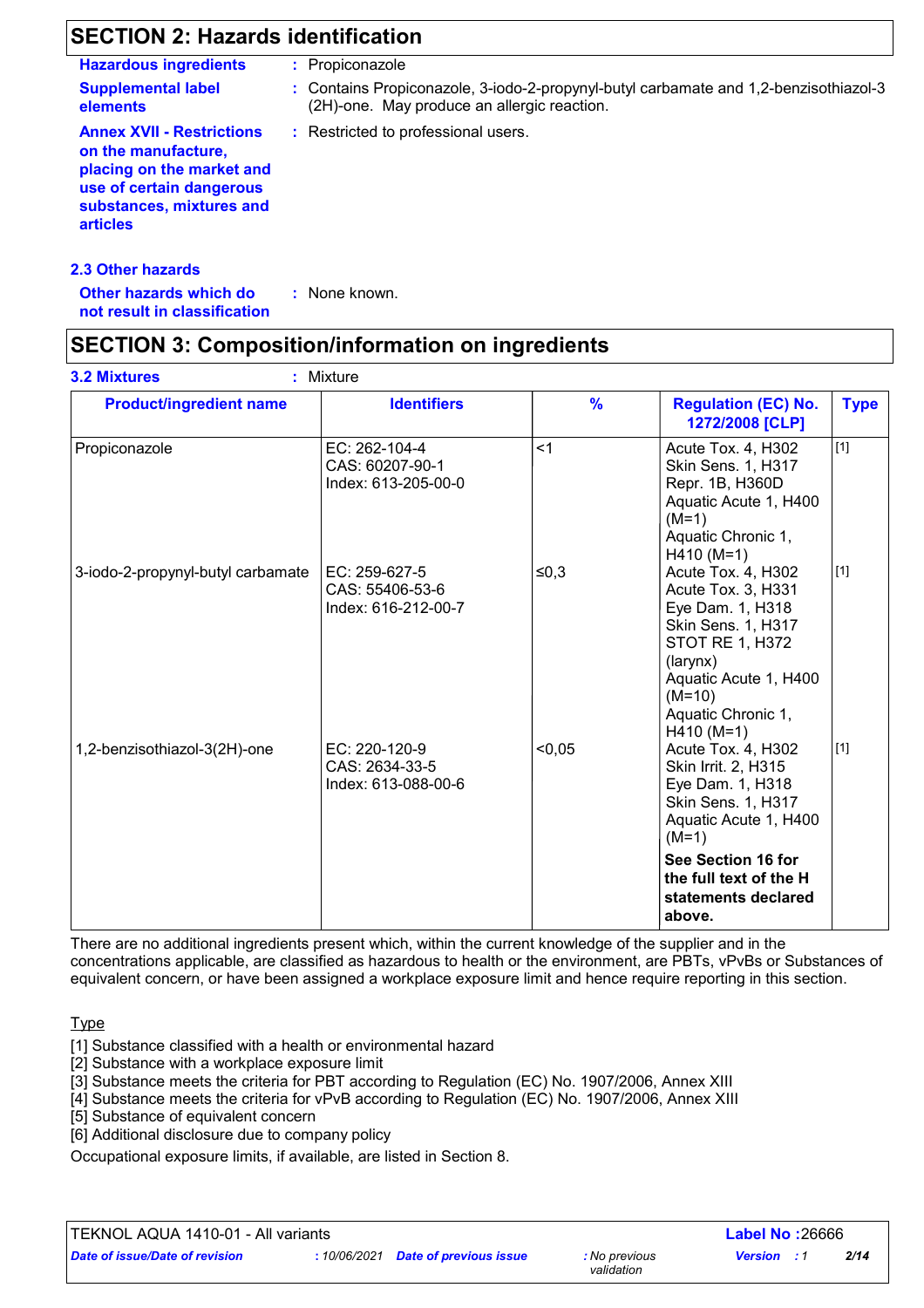## **SECTION 4: First aid measures**

| <b>4.1 Description of first aid measures</b> |                                                                                                                                                                                                                                                                                                                                                                                                                                                                                                                                                                                                                                                                                 |
|----------------------------------------------|---------------------------------------------------------------------------------------------------------------------------------------------------------------------------------------------------------------------------------------------------------------------------------------------------------------------------------------------------------------------------------------------------------------------------------------------------------------------------------------------------------------------------------------------------------------------------------------------------------------------------------------------------------------------------------|
| <b>Eye contact</b>                           | : Immediately flush eyes with plenty of water, occasionally lifting the upper and lower<br>eyelids. Check for and remove any contact lenses. Continue to rinse for at least 10<br>minutes. Get medical attention if irritation occurs.                                                                                                                                                                                                                                                                                                                                                                                                                                          |
| <b>Inhalation</b>                            | : Remove victim to fresh air and keep at rest in a position comfortable for breathing.<br>If not breathing, if breathing is irregular or if respiratory arrest occurs, provide<br>artificial respiration or oxygen by trained personnel. It may be dangerous to the<br>person providing aid to give mouth-to-mouth resuscitation. Get medical attention. If<br>unconscious, place in recovery position and get medical attention immediately.<br>Maintain an open airway. Loosen tight clothing such as a collar, tie, belt or<br>waistband.                                                                                                                                    |
| <b>Skin contact</b>                          | : Flush contaminated skin with plenty of water. Remove contaminated clothing and<br>shoes. Wash contaminated clothing thoroughly with water before removing it, or<br>wear gloves. Continue to rinse for at least 10 minutes. Get medical attention.<br>Wash clothing before reuse. Clean shoes thoroughly before reuse.                                                                                                                                                                                                                                                                                                                                                        |
| <b>Ingestion</b>                             | Wash out mouth with water. Remove dentures if any. If material has been<br>swallowed and the exposed person is conscious, give small quantities of water to<br>drink. Stop if the exposed person feels sick as vomiting may be dangerous. Do not<br>induce vomiting unless directed to do so by medical personnel. If vomiting occurs,<br>the head should be kept low so that vomit does not enter the lungs. Get medical<br>attention. Never give anything by mouth to an unconscious person. If unconscious,<br>place in recovery position and get medical attention immediately. Maintain an open<br>airway. Loosen tight clothing such as a collar, tie, belt or waistband. |
| <b>Protection of first-aiders</b>            | : No action shall be taken involving any personal risk or without suitable training. If it<br>is suspected that fumes are still present, the rescuer should wear an appropriate<br>mask or self-contained breathing apparatus. It may be dangerous to the person<br>providing aid to give mouth-to-mouth resuscitation. Wash contaminated clothing<br>thoroughly with water before removing it, or wear gloves.                                                                                                                                                                                                                                                                 |

#### **4.2 Most important symptoms and effects, both acute and delayed**

| <b>Over-exposure signs/symptoms</b> |                                                                                                                               |
|-------------------------------------|-------------------------------------------------------------------------------------------------------------------------------|
| <b>Eye contact</b>                  | : No specific data.                                                                                                           |
| <b>Inhalation</b>                   | : Adverse symptoms may include the following:<br>reduced foetal weight<br>increase in foetal deaths<br>skeletal malformations |
| <b>Skin contact</b>                 | : Adverse symptoms may include the following:<br>reduced foetal weight<br>increase in foetal deaths<br>skeletal malformations |
| <b>Ingestion</b>                    | : Adverse symptoms may include the following:<br>reduced foetal weight<br>increase in foetal deaths<br>skeletal malformations |
|                                     |                                                                                                                               |

#### **Notes to physician** Treat symptomatically. Contact poison treatment specialist immediately if large **:** quantities have been ingested or inhaled. **Specific treatments 4.3 Indication of any immediate medical attention and special treatment needed :** No specific treatment.

## **SECTION 5: Firefighting measures**

| 5.1 Extinguishing media                  |                                                                 |
|------------------------------------------|-----------------------------------------------------------------|
| <b>Suitable extinguishing</b><br>media   | : Use an extinguishing agent suitable for the surrounding fire. |
| <b>Unsuitable extinguishing</b><br>media | : None known.                                                   |

#### **5.2 Special hazards arising from the substance or mixture**

| TEKNOL AQUA 1410-01 - All variants |  |                                     |                             | <b>Label No: 26666</b> |      |
|------------------------------------|--|-------------------------------------|-----------------------------|------------------------|------|
| Date of issue/Date of revision     |  | : 10/06/2021 Date of previous issue | : No previous<br>validation | <b>Version</b> : 1     | 3/14 |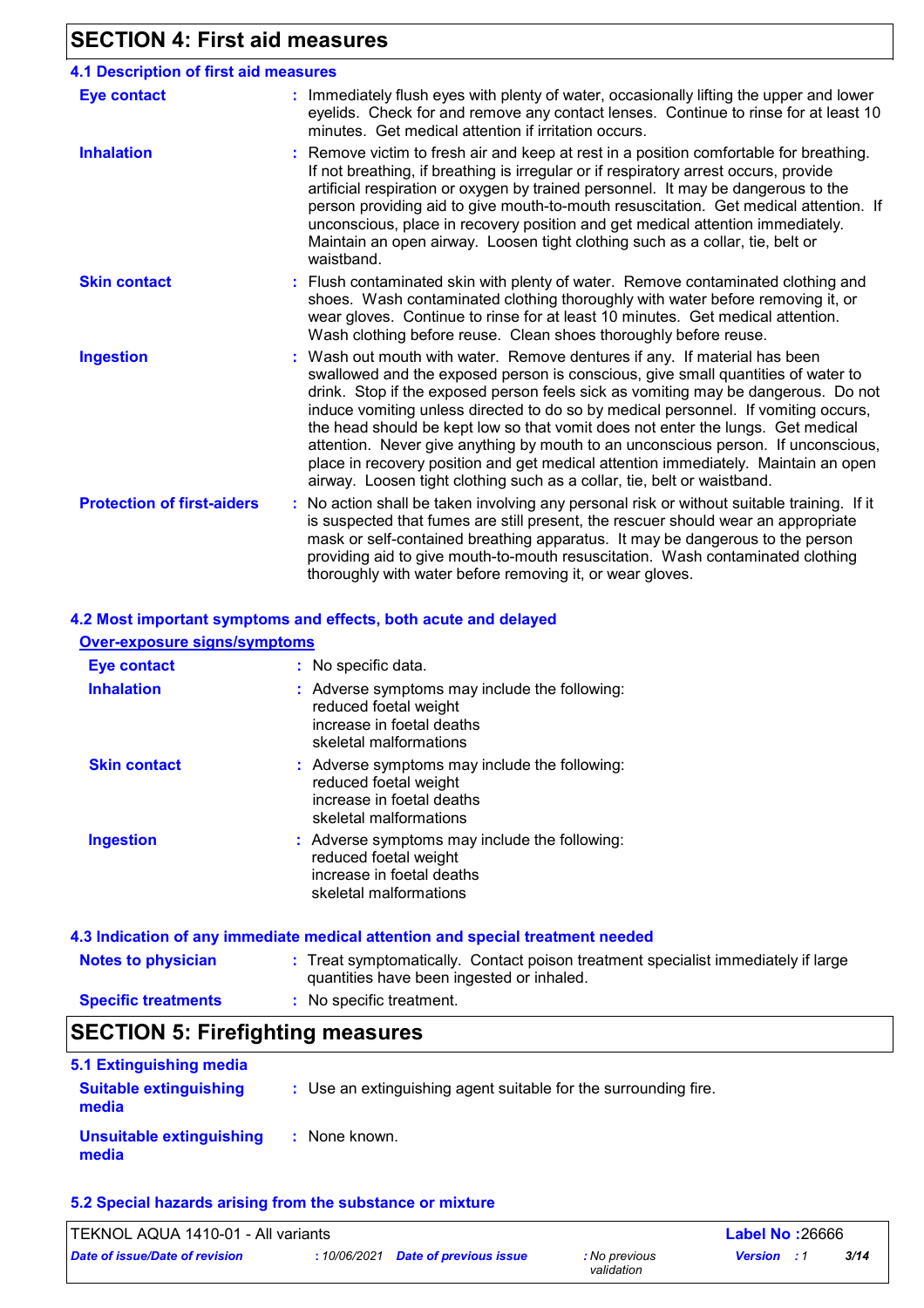## **SECTION 5: Firefighting measures**

| <b>Hazards from the</b><br>substance or mixture          | : In a fire or if heated, a pressure increase will occur and the container may burst.<br>This material is harmful to aquatic life with long lasting effects. Fire water<br>contaminated with this material must be contained and prevented from being<br>discharged to any waterway, sewer or drain.                                                                  |
|----------------------------------------------------------|-----------------------------------------------------------------------------------------------------------------------------------------------------------------------------------------------------------------------------------------------------------------------------------------------------------------------------------------------------------------------|
| <b>Hazardous combustion</b><br>products                  | : In a fire, decomposition may produce toxic gases/fumes.                                                                                                                                                                                                                                                                                                             |
| <b>5.3 Advice for firefighters</b>                       |                                                                                                                                                                                                                                                                                                                                                                       |
| <b>Special protective actions</b><br>for fire-fighters   | : Promptly isolate the scene by removing all persons from the vicinity of the incident if<br>there is a fire. No action shall be taken involving any personal risk or without<br>suitable training.                                                                                                                                                                   |
| <b>Special protective</b><br>equipment for fire-fighters | : Fire-fighters should wear appropriate protective equipment and self-contained<br>breathing apparatus (SCBA) with a full face-piece operated in positive pressure<br>mode. Clothing for fire-fighters (including helmets, protective boots and gloves)<br>conforming to European standard EN 469 will provide a basic level of protection for<br>chemical incidents. |

### **SECTION 6: Accidental release measures**

#### **6.1 Personal precautions, protective equipment and emergency procedures**

| For non-emergency<br>personnel                           | : No action shall be taken involving any personal risk or without suitable training.<br>Evacuate surrounding areas. Keep unnecessary and unprotected personnel from<br>entering. Do not touch or walk through spilt material. Avoid breathing vapour or<br>mist. Provide adequate ventilation. Wear appropriate respirator when ventilation is<br>inadequate. Put on appropriate personal protective equipment.                                                                                                                                                                                   |
|----------------------------------------------------------|---------------------------------------------------------------------------------------------------------------------------------------------------------------------------------------------------------------------------------------------------------------------------------------------------------------------------------------------------------------------------------------------------------------------------------------------------------------------------------------------------------------------------------------------------------------------------------------------------|
| <b>For emergency responders :</b>                        | If specialised clothing is required to deal with the spillage, take note of any<br>information in Section 8 on suitable and unsuitable materials. See also the<br>information in "For non-emergency personnel".                                                                                                                                                                                                                                                                                                                                                                                   |
| <b>6.2 Environmental</b><br>precautions                  | : Avoid dispersal of spilt material and runoff and contact with soil, waterways, drains<br>and sewers. Inform the relevant authorities if the product has caused environmental<br>pollution (sewers, waterways, soil or air). Water polluting material. May be harmful<br>to the environment if released in large quantities.                                                                                                                                                                                                                                                                     |
| 6.3 Methods and material for containment and cleaning up |                                                                                                                                                                                                                                                                                                                                                                                                                                                                                                                                                                                                   |
| <b>Small spill</b>                                       | : Stop leak if without risk. Move containers from spill area. Dilute with water and mop<br>up if water-soluble. Alternatively, or if water-insoluble, absorb with an inert dry<br>material and place in an appropriate waste disposal container. Dispose of via a<br>licensed waste disposal contractor.                                                                                                                                                                                                                                                                                          |
| <b>Large spill</b>                                       | : Stop leak if without risk. Move containers from spill area. Approach the release<br>from upwind. Prevent entry into sewers, water courses, basements or confined<br>areas. Wash spillages into an effluent treatment plant or proceed as follows.<br>Contain and collect spillage with non-combustible, absorbent material e.g. sand,<br>earth, vermiculite or diatomaceous earth and place in container for disposal<br>according to local regulations. Dispose of via a licensed waste disposal contractor.<br>Contaminated absorbent material may pose the same hazard as the spilt product. |
| <b>6.4 Reference to other</b><br><b>sections</b>         | : See Section 1 for emergency contact information.<br>See Section 8 for information on appropriate personal protective equipment.<br>See Section 13 for additional waste treatment information.                                                                                                                                                                                                                                                                                                                                                                                                   |

## **SECTION 7: Handling and storage**

The information in this section contains generic advice and guidance. The list of Identified Uses in Section 1 should be consulted for any available use-specific information provided in the Exposure Scenario(s).

#### **7.1 Precautions for safe handling**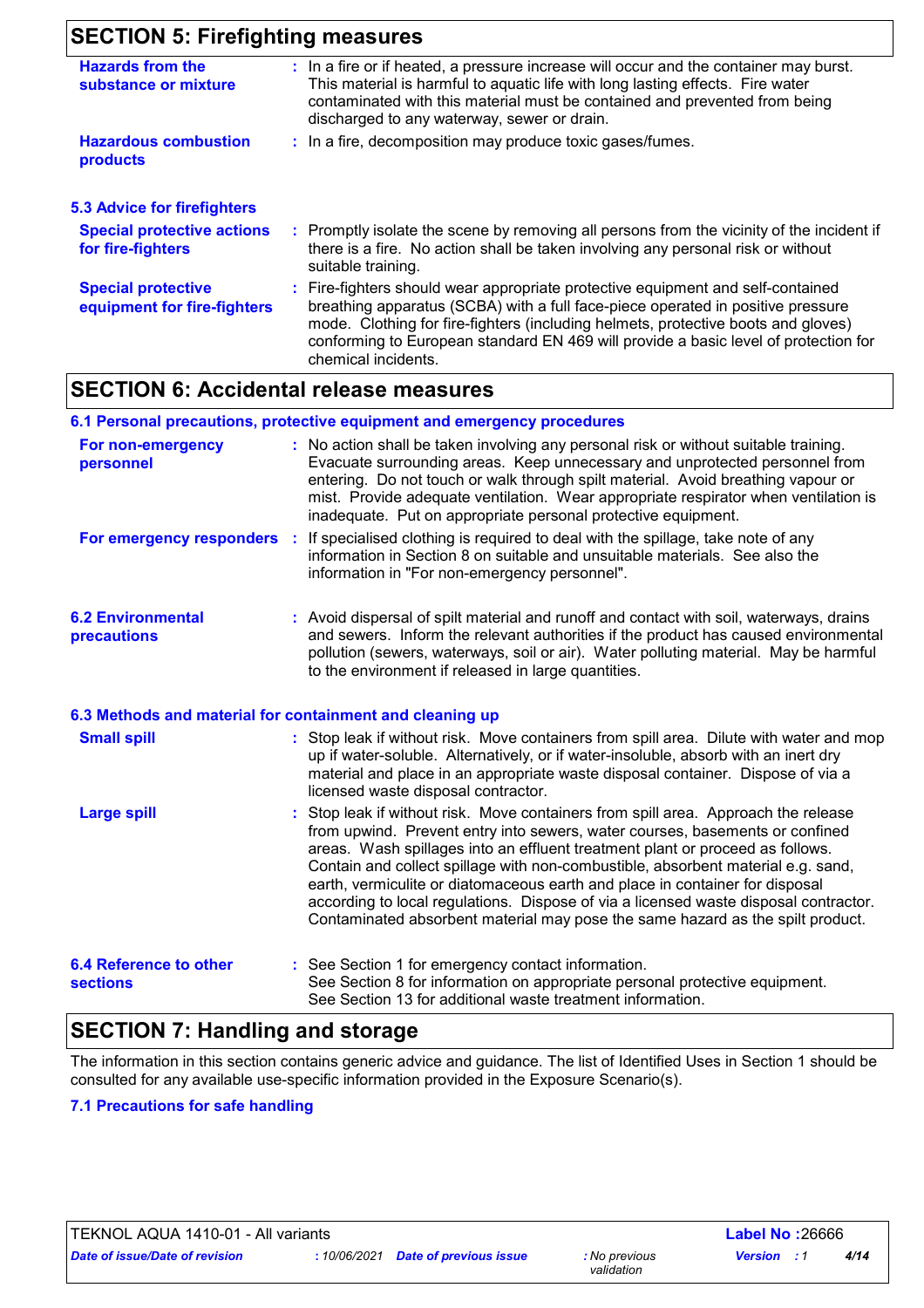## **SECTION 7: Handling and storage**

| <b>Protective measures</b>                       | : Put on appropriate personal protective equipment (see Section 8). Avoid exposure -<br>obtain special instructions before use. Avoid exposure during pregnancy. Do not<br>handle until all safety precautions have been read and understood. Do not get in<br>eyes or on skin or clothing. Do not ingest. Avoid breathing vapour or mist. Avoid<br>release to the environment. If during normal use the material presents a respiratory<br>hazard, use only with adequate ventilation or wear appropriate respirator. Keep in<br>the original container or an approved alternative made from a compatible material,<br>kept tightly closed when not in use. Empty containers retain product residue and<br>can be hazardous. Do not reuse container. |
|--------------------------------------------------|-------------------------------------------------------------------------------------------------------------------------------------------------------------------------------------------------------------------------------------------------------------------------------------------------------------------------------------------------------------------------------------------------------------------------------------------------------------------------------------------------------------------------------------------------------------------------------------------------------------------------------------------------------------------------------------------------------------------------------------------------------|
| <b>Advice on general</b><br>occupational hygiene | : Eating, drinking and smoking should be prohibited in areas where this material is<br>handled, stored and processed. Workers should wash hands and face before<br>eating, drinking and smoking. Remove contaminated clothing and protective<br>equipment before entering eating areas. See also Section 8 for additional<br>information on hygiene measures.                                                                                                                                                                                                                                                                                                                                                                                         |

#### **7.2 Conditions for safe storage, including any incompatibilities**

Store in accordance with local regulations. Store in original container protected from direct sunlight in a dry, cool and well-ventilated area, away from incompatible materials (see Section 10) and food and drink. Keep container tightly closed and sealed until ready for use. Containers that have been opened must be carefully resealed and kept upright to prevent leakage. Do not store in unlabelled containers. Use appropriate containment to avoid environmental contamination.

**Seveso Directive - Reporting thresholds (in tonnes)**

| 7.3 Specific end use(s)                        |                  |
|------------------------------------------------|------------------|
| <b>Recommendations</b>                         | : Not available. |
| Industrial sector specific<br><b>solutions</b> | : Not available. |

### **SECTION 8: Exposure controls/personal protection**

The information in this section contains generic advice and guidance. Information is provided based on typical anticipated uses of the product. Additional measures might be required for bulk handling or other uses that could significantly increase worker exposure or environmental releases.

#### **8.1 Control parameters**

| <b>Occupational exposure limits</b> |                                                                         |
|-------------------------------------|-------------------------------------------------------------------------|
| Dipropyleneglycolmethylether        | EH40/2005 WELs (United Kingdom (UK), 1/2020). Absorbed<br>through skin. |
|                                     | TWA: $308 \text{ mg/m}^3$ 8 hours.                                      |
|                                     | TWA: 50 ppm 8 hours.                                                    |
| Propylene glycol                    | EH40/2005 WELs (United Kingdom (UK), 1/2020).                           |
|                                     | TWA: 10 mg/m <sup>3</sup> 8 hours. Form: Particulate                    |
|                                     | TWA: 474 mg/m <sup>3</sup> 8 hours. Form: total vapour and particulates |
|                                     | TWA: 150 ppm 8 hours. Form: total vapour and particulates               |
|                                     |                                                                         |

**Recommended monitoring**  If this product contains ingredients with exposure limits, personal, workplace **: procedures** atmosphere or biological monitoring may be required to determine the effectiveness of the ventilation or other control measures and/or the necessity to use respiratory protective equipment. Reference should be made to monitoring standards, such as the following: European Standard EN 689 (Workplace atmospheres - Guidance for the assessment of exposure by inhalation to chemical agents for comparison with limit values and measurement strategy) European Standard EN 14042 (Workplace atmospheres - Guide for the application and use of procedures for the assessment of exposure to chemical and biological agents) European Standard EN 482 (Workplace atmospheres - General requirements for the performance of procedures for the measurement of chemical agents) Reference to national guidance documents for methods for the determination of hazardous substances will also be required.

#### **DNELs/DMELs**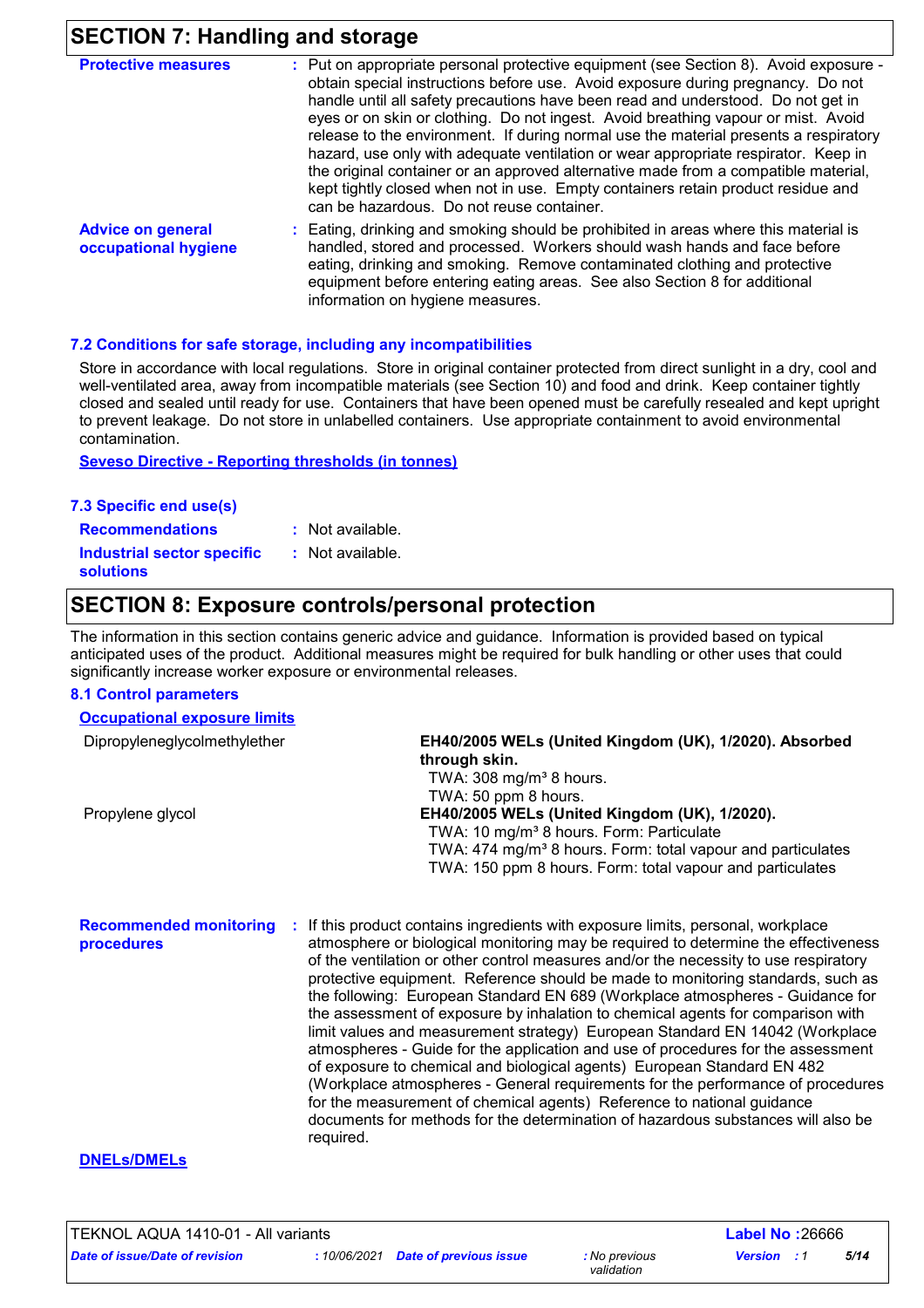| <b>Product/ingredient name</b> | <b>Type</b> | <b>Exposure</b>         | <b>Value</b>                    | <b>Population</b>     | <b>Effects</b> |
|--------------------------------|-------------|-------------------------|---------------------------------|-----------------------|----------------|
| Dipropyleneglycolmethylether   | <b>DNEL</b> | Long term Oral          | $0.33$ mg/<br>kg bw/day         | General<br>population | Systemic       |
|                                | <b>DNEL</b> | Long term<br>Inhalation | $37.2 \text{ mg/m}^3$           | General<br>population | Systemic       |
|                                | <b>DNEL</b> | Long term Dermal        | 121 $mg/kg$<br>bw/day           | General<br>population | Systemic       |
|                                | <b>DNEL</b> | Long term Dermal        | $283$ mg/kg<br>bw/day           | Workers               | Systemic       |
|                                | <b>DNEL</b> | Long term<br>Inhalation | 308 mg/m <sup>3</sup>   Workers |                       | Systemic       |

#### **PNECs**

No PNECs available

| <b>8.2 Exposure controls</b>                      |                                                                                                                                                                                                                                                                                                                                                                                                                                                                                                                                                                                                                           |
|---------------------------------------------------|---------------------------------------------------------------------------------------------------------------------------------------------------------------------------------------------------------------------------------------------------------------------------------------------------------------------------------------------------------------------------------------------------------------------------------------------------------------------------------------------------------------------------------------------------------------------------------------------------------------------------|
| <b>Appropriate engineering</b><br><b>controls</b> | : If user operations generate dust, fumes, gas, vapour or mist, use process<br>enclosures, local exhaust ventilation or other engineering controls to keep worker<br>exposure to airborne contaminants below any recommended or statutory limits.                                                                                                                                                                                                                                                                                                                                                                         |
| <b>Individual protection measures</b>             |                                                                                                                                                                                                                                                                                                                                                                                                                                                                                                                                                                                                                           |
| <b>Hygiene measures</b>                           | : Wash hands, forearms and face thoroughly after handling chemical products,<br>before eating, smoking and using the lavatory and at the end of the working period.<br>Appropriate techniques should be used to remove potentially contaminated clothing.<br>Wash contaminated clothing before reusing. Ensure that eyewash stations and<br>safety showers are close to the workstation location.                                                                                                                                                                                                                         |
| <b>Eye/face protection</b>                        | : Safety eyewear complying with an approved standard should be used when a risk<br>assessment indicates this is necessary to avoid exposure to liquid splashes, mists,<br>gases or dusts. If contact is possible, the following protection should be worn,<br>unless the assessment indicates a higher degree of protection: safety glasses with<br>side-shields.                                                                                                                                                                                                                                                         |
| <b>Skin protection</b>                            |                                                                                                                                                                                                                                                                                                                                                                                                                                                                                                                                                                                                                           |
| <b>Hand protection</b>                            | : Chemical-resistant, impervious gloves complying with an approved standard should<br>be worn at all times when handling chemical products if a risk assessment indicates<br>this is necessary. Considering the parameters specified by the glove manufacturer,<br>check during use that the gloves are still retaining their protective properties. It<br>should be noted that the time to breakthrough for any glove material may be<br>different for different glove manufacturers. In the case of mixtures, consisting of<br>several substances, the protection time of the gloves cannot be accurately<br>estimated. |
|                                                   | Recommendations : Wear suitable gloves tested to EN374.<br>> 8 hours (breakthrough time): Nitrile gloves. thickness > 0.3 mm<br>Not recommended<br>polyvinyl alcohol (PVA) gloves                                                                                                                                                                                                                                                                                                                                                                                                                                         |
| <b>Body protection</b>                            | : Personal protective equipment for the body should be selected based on the task<br>being performed and the risks involved and should be approved by a specialist<br>before handling this product. Refer to European Standard EN 14605 for further<br>information on material and design requirements and test methods.                                                                                                                                                                                                                                                                                                  |
| <b>Other skin protection</b>                      | : Appropriate footwear and any additional skin protection measures should be<br>selected based on the task being performed and the risks involved and should be<br>approved by a specialist before handling this product.                                                                                                                                                                                                                                                                                                                                                                                                 |
| <b>Respiratory protection</b>                     | : Based on the hazard and potential for exposure, select a respirator that meets the<br>appropriate standard or certification. Respirators must be used according to a<br>respiratory protection program to ensure proper fitting, training, and other important<br>aspects of use.                                                                                                                                                                                                                                                                                                                                       |
|                                                   | Filter type (spray application):<br>A P                                                                                                                                                                                                                                                                                                                                                                                                                                                                                                                                                                                   |
| <b>Environmental exposure</b><br>controls         | : Emissions from ventilation or work process equipment should be checked to<br>ensure they comply with the requirements of environmental protection legislation.<br>In some cases, fume scrubbers, filters or engineering modifications to the process<br>equipment will be necessary to reduce emissions to acceptable levels.                                                                                                                                                                                                                                                                                           |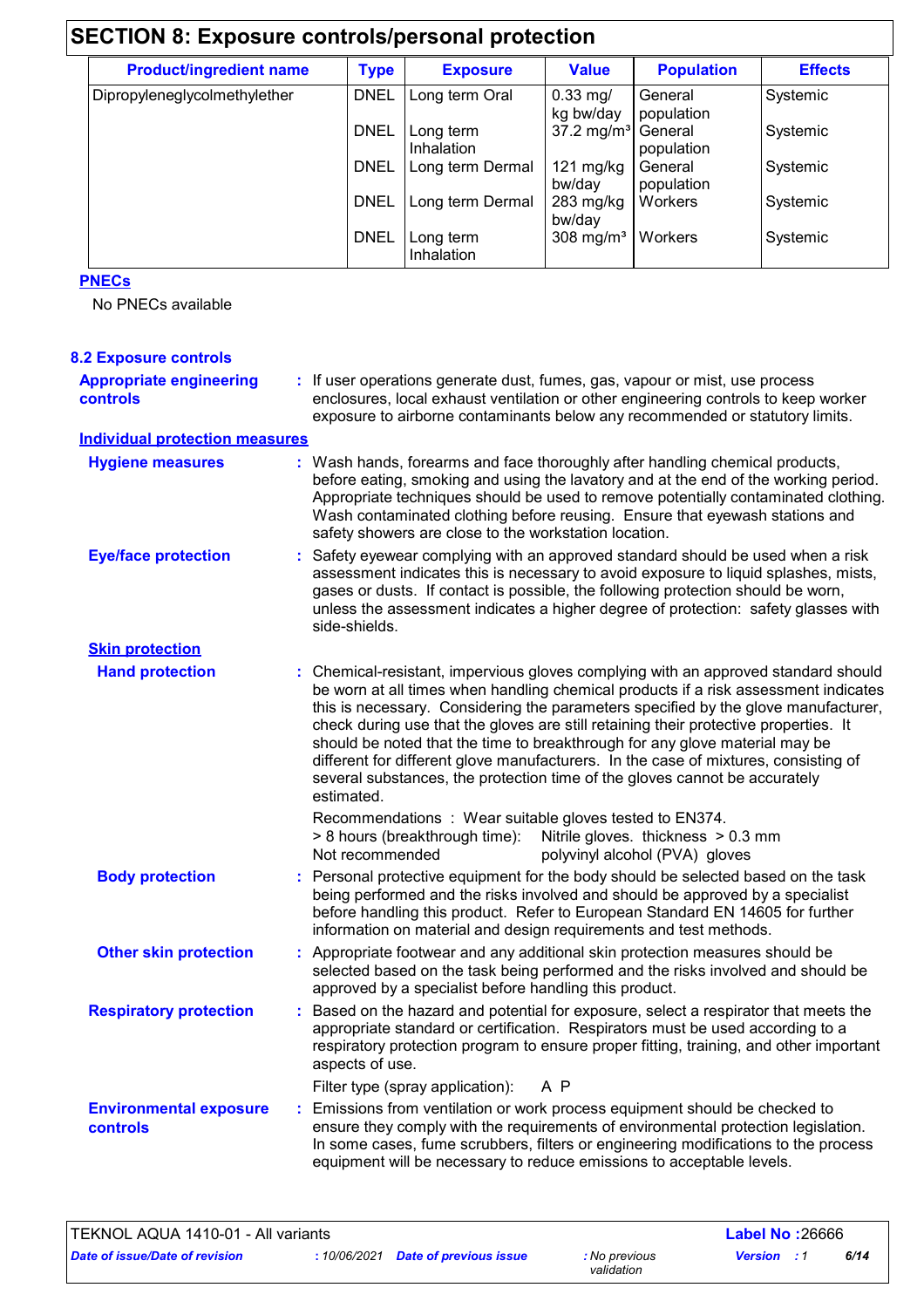## **SECTION 9: Physical and chemical properties**

#### **9.1 Information on basic physical and chemical properties**

| <b>Appearance</b>                                      |    |                                             |
|--------------------------------------------------------|----|---------------------------------------------|
| <b>Physical state</b>                                  | t. | Liquid.                                     |
| <b>Colour</b>                                          |    | Colourless.                                 |
| <b>Odour</b>                                           |    | Slight                                      |
| <b>Odour threshold</b>                                 |    | Not available.                              |
| pH                                                     |    | $\overline{7}$<br>$\sim 100$ m $^{-1}$<br>8 |
| <b>Melting point/freezing point</b>                    | ÷. | Not available.                              |
| <b>Initial boiling point and</b><br>boiling range      |    | Not available.                              |
| <b>Flash point</b>                                     | ÷. | Closed cup: >100°C                          |
| <b>Evaporation rate</b>                                |    | Not available.                              |
| <b>Flammability (solid, gas)</b>                       |    | Not available.                              |
| <b>Upper/lower flammability or</b><br>explosive limits |    | : Lower: 1,1%<br>Upper: 15,3%               |
| <b>Vapour pressure</b>                                 | ÷. | Not available.                              |
| <b>Vapour density</b>                                  |    | Not available.                              |
| <b>Density</b>                                         | ÷  | kg/l<br>1                                   |
| <b>Solubility(ies)</b>                                 |    | Not available.                              |
| <b>Partition coefficient: n-octanol/</b><br>water      | ÷. | Not applicable.                             |
| <b>Auto-ignition temperature</b>                       |    | Not available.                              |
| <b>Decomposition temperature</b>                       |    | Not available.                              |
| <b>Viscosity</b>                                       |    | Not available.                              |
| <b>Explosive properties</b>                            |    | Not available.                              |
| <b>Oxidising properties</b>                            |    | Not available.                              |
| 9.2 Other information                                  |    |                                             |
| <b>VOC</b>                                             |    | g/l<br>9                                    |
| <b>Solubility in water</b>                             |    | Not available.                              |

# **SECTION 10: Stability and reactivity**

| <b>10.1 Reactivity</b>                          | : No specific test data related to reactivity available for this product or its ingredients.              |
|-------------------------------------------------|-----------------------------------------------------------------------------------------------------------|
| <b>10.2 Chemical stability</b>                  | : The product is stable.                                                                                  |
| 10.3 Possibility of<br>hazardous reactions      | : Under normal conditions of storage and use, hazardous reactions will not occur.                         |
| <b>10.4 Conditions to avoid</b>                 | : No specific data.                                                                                       |
| 10.5 Incompatible materials                     | : No specific data.                                                                                       |
| <b>10.6 Hazardous</b><br>decomposition products | : Under normal conditions of storage and use, hazardous decomposition products<br>should not be produced. |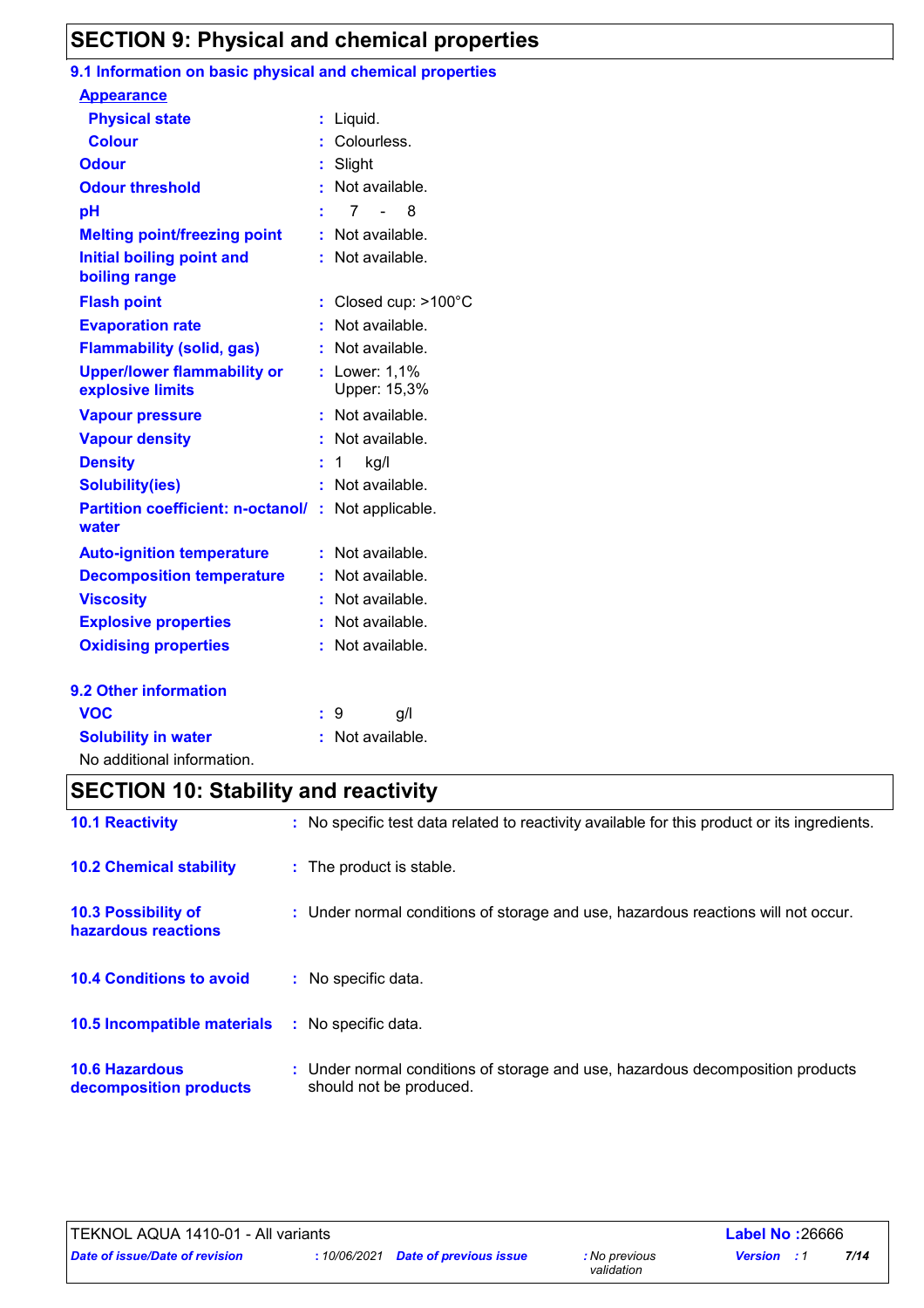## **SECTION 11: Toxicological information**

#### **11.1 Information on toxicological effects**

#### **Acute toxicity**

| <b>Product/ingredient name</b> | <b>Result</b>                    | <b>Species</b> | <b>Dose</b>             | <b>Exposure</b>          |
|--------------------------------|----------------------------------|----------------|-------------------------|--------------------------|
| Propiconazole                  | LC50 Inhalation Dusts and        | Rat            | $5,8 \text{ mg/l}$      | 4 hours                  |
|                                | Imists                           |                |                         |                          |
|                                | LD50 Dermal                      | Rat            | >4000 mg/kg             | $\overline{\phantom{a}}$ |
|                                | LD50 Oral                        | Rat            | 1517 mg/kg              |                          |
| 3-iodo-2-propynyl-butyl        | LC50 Inhalation Dusts and        | Rat            | $0,67$ g/m <sup>3</sup> | 4 hours                  |
| carbamate                      | Imists                           |                |                         |                          |
|                                | <b>LC50 Inhalation Dusts and</b> | Rat            | $0,763$ mg/l            | 4 hours                  |
|                                | Imists                           |                |                         |                          |
|                                | LD50 Dermal                      | Rat            | >2000 mg/kg             | $\overline{\phantom{0}}$ |
|                                | LD50 Oral                        | Rat            | 400 mg/kg               |                          |
| 1,2-benzisothiazol-3(2H)-      | LD50 Oral                        | Rat            | 1020 mg/kg              | $\overline{\phantom{0}}$ |
| one                            |                                  |                |                         |                          |

**Conclusion/Summary :** Based on available data, the classification criteria are not met.

#### **Acute toxicity estimates**

| Route                        | <b>ATE value</b> |
|------------------------------|------------------|
| Inhalation (dusts and mists) | 228,36 mg/l      |

#### **Irritation/Corrosion**

| <b>Product/ingredient name</b>                    | <b>Result</b>                                                     | <b>Species</b> | <b>Score</b> | <b>Exposure</b>       | <b>Observation</b> |  |
|---------------------------------------------------|-------------------------------------------------------------------|----------------|--------------|-----------------------|--------------------|--|
| 3-iodo-2-propynyl-butyl<br>carbamate              | Eyes - Severe irritant                                            | Rabbit         |              |                       |                    |  |
| 1,2-benzisothiazol-3(2H)-one Skin - Mild irritant |                                                                   | Human          |              | $ 48$ hours 5 % $ $ - |                    |  |
| <b>Conclusion/Summary</b>                         | Based on available data, the classification criteria are not met. |                |              |                       |                    |  |

**Eyes Exercise 2.1 CONSTERN 2.1 CONSTERN 2.1 CONSTERN 2.1 CONSTERN 2.1 BASED 2.1 CONSTERN 2.1 BASED 2.1 CONSTERN 3.1 BASED 2.1 BASED 3.1 BASED 3.1 BASED 3.1 BASED 3.1 BASED 3.1 BASED 3.1 BASED 3.1 BASED 3.1 BASED 3.1 BAS** Based on available data, the classification criteria are not met.

#### **Sensitisation**

Propiconazole **Sensitising** skin Guinea pig Sensitising 3-iodo-2-propynyl-butyl carbamate skin Guinea pig Not sensitizing **Product/ingredient name Route of exposure Species Result** 

#### **Conclusion/Summary**

**Skin :** May produce an allergic reaction.

#### **Mutagenicity**

| <b>Product/ingredient name</b>                                                                   | <b>Test</b>                                                         | <b>Experiment</b>                         | <b>Result</b> |  |  |
|--------------------------------------------------------------------------------------------------|---------------------------------------------------------------------|-------------------------------------------|---------------|--|--|
| Propiconazole                                                                                    | OECD 471 Bacterial<br><b>Reverse Mutation Test</b>                  | Subject: Bacteria                         | Negative      |  |  |
| 3-iodo-2-propynyl-butyl<br><b>carbamate</b>                                                      |                                                                     | Experiment: In vitro<br>Subject: Bacteria | Negative      |  |  |
| <b>Conclusion/Summary</b><br>: Based on available data, the classification criteria are not met. |                                                                     |                                           |               |  |  |
| <b>Carcinogenicity</b>                                                                           |                                                                     |                                           |               |  |  |
| <b>Conclusion/Summary</b>                                                                        | : Based on available data, the classification criteria are not met. |                                           |               |  |  |

**Reproductive toxicity**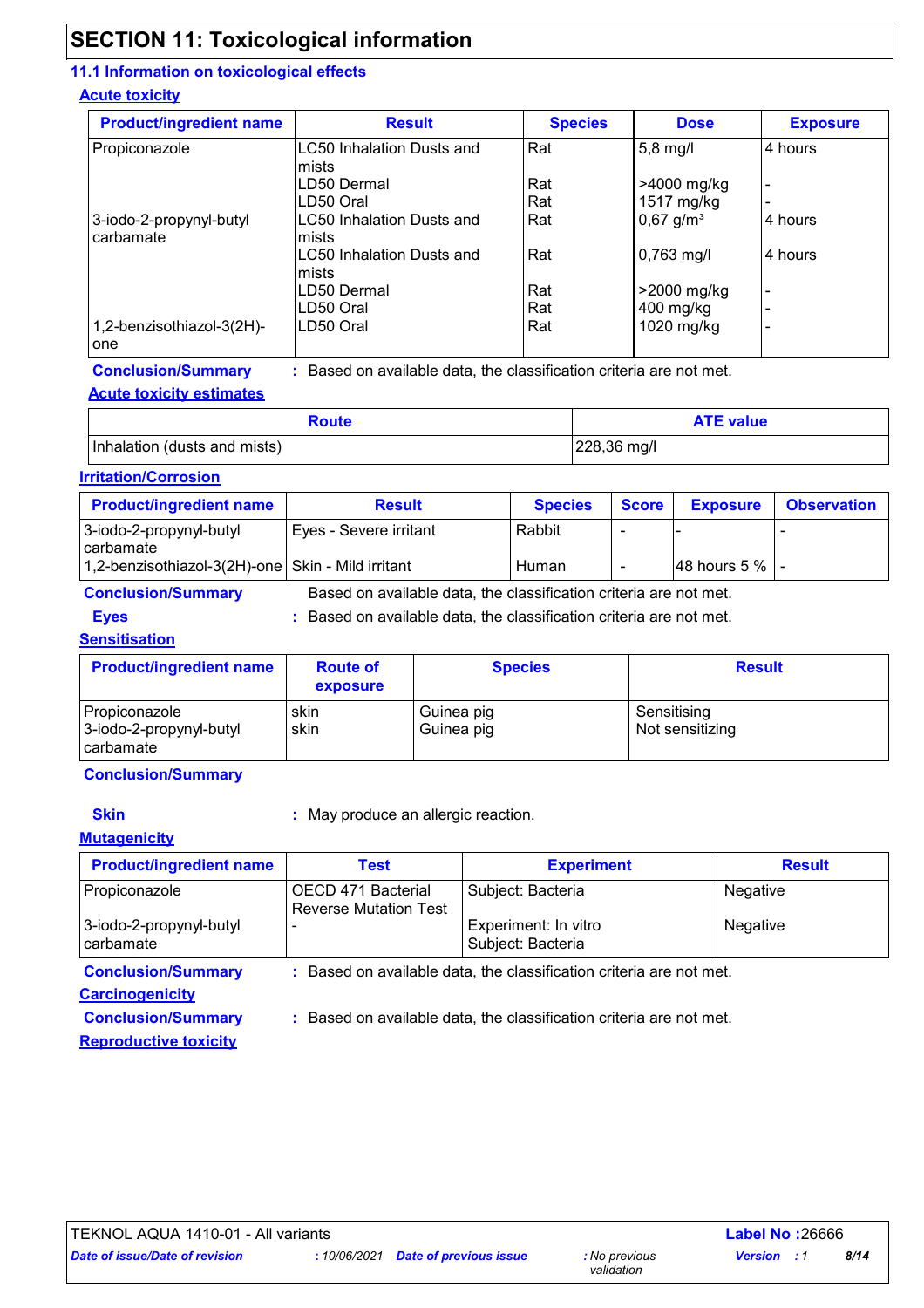| <b>Product/ingredient name</b>       | <b>Maternal</b><br>toxicity | <b>Fertility</b> | <b>Developmental</b><br>toxin | <b>Species</b>  | <b>Dose</b>                        | <b>Exposure</b>                |
|--------------------------------------|-----------------------------|------------------|-------------------------------|-----------------|------------------------------------|--------------------------------|
| Propiconazole                        | Positive                    | ۰                | Positive                      | Mouse           | Route of<br>exposure<br>unreported |                                |
| 3-iodo-2-propynyl-butyl<br>carbamate | Positive                    | ٠                | Negative                      | Rabbit - Female | <b>Oral: 50</b><br>mg/kg           | 13 days; 7<br>days per<br>week |
|                                      | Negative                    | ٠                | Negative                      | Rabbit - Female | Oral: 20<br>mg/kg                  | 13 days; 7<br>days per<br>week |

**Conclusion/Summary :** May damage the unborn child.

#### **Teratogenicity**

| <b>Product/ingredient name</b>         | <b>Result</b>   | <b>Species</b>  | <b>Dose</b> | <b>Exposure</b> |
|----------------------------------------|-----------------|-----------------|-------------|-----------------|
| 3-iodo-2-propynyl-butyl<br>l carbamate | Negative - Oral | Rabbit - Female | 50 mg/kg    |                 |

**Conclusion/Summary :** Based on available data, the classification criteria are not met.

#### **Specific target organ toxicity (single exposure)**

Not available.

#### **Specific target organ toxicity (repeated exposure)**

| <b>Product/ingredient name</b>    | <b>Category</b> | <b>Route of</b><br>exposure | <b>Target organs</b> |
|-----------------------------------|-----------------|-----------------------------|----------------------|
| 3-iodo-2-propynyl-butyl carbamate | Category 1      |                             | l larynx             |

#### **Aspiration hazard**

Not available.

#### **Information on likely routes : Not available. of exposure**

**Potential acute health effects**

| <b>Eye contact</b>  | : No known significant effects or critical hazards. |
|---------------------|-----------------------------------------------------|
| <b>Inhalation</b>   | : No known significant effects or critical hazards. |
| <b>Skin contact</b> | : No known significant effects or critical hazards. |
| <b>Ingestion</b>    | : No known significant effects or critical hazards. |

### **Symptoms related to the physical, chemical and toxicological characteristics**

| <b>Eye contact</b>  | : No specific data.                                                                                                           |
|---------------------|-------------------------------------------------------------------------------------------------------------------------------|
| <b>Inhalation</b>   | : Adverse symptoms may include the following:<br>reduced foetal weight<br>increase in foetal deaths<br>skeletal malformations |
| <b>Skin contact</b> | : Adverse symptoms may include the following:<br>reduced foetal weight<br>increase in foetal deaths<br>skeletal malformations |
| <b>Ingestion</b>    | : Adverse symptoms may include the following:<br>reduced foetal weight<br>increase in foetal deaths<br>skeletal malformations |

|                                              | Delayed and immediate effects as well as chronic effects from short and long-term exposure |                        |
|----------------------------------------------|--------------------------------------------------------------------------------------------|------------------------|
| <b>Short term exposure</b>                   |                                                                                            |                        |
| <b>Potential immediate</b><br><b>effects</b> | : Not available.                                                                           |                        |
| TEKNOL AQUA 1410-01 - All variants           |                                                                                            | <b>Label No: 26666</b> |

*Date of issue/Date of revision* **:** *10/06/2021 Date of previous issue : No previous* 

*validation*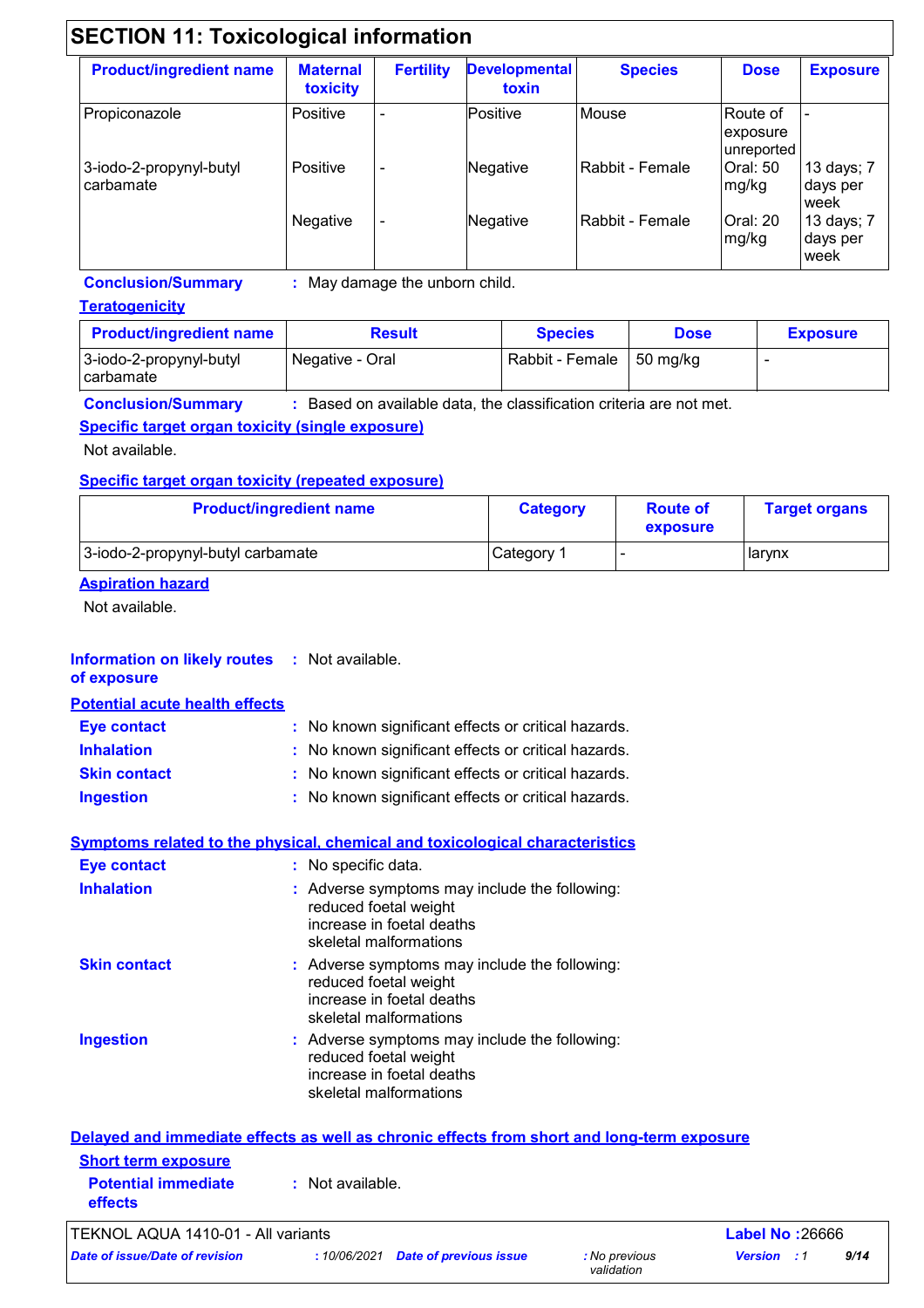# **SECTION 11: Toxicological information**

| <b>Potential delayed effects</b>                  | : Not available.                                                    |
|---------------------------------------------------|---------------------------------------------------------------------|
| <b>Long term exposure</b>                         |                                                                     |
| <b>Potential immediate</b><br>effects             | : Not available.                                                    |
| <b>Potential delayed effects : Not available.</b> |                                                                     |
| <b>Potential chronic health effects</b>           |                                                                     |
| Not available.                                    |                                                                     |
| <b>Conclusion/Summary</b>                         | : Based on available data, the classification criteria are not met. |
| <b>General</b>                                    | : No known significant effects or critical hazards.                 |
| <b>Carcinogenicity</b>                            | : No known significant effects or critical hazards.                 |
| <b>Mutagenicity</b>                               | : No known significant effects or critical hazards.                 |
| <b>Teratogenicity</b>                             | : May damage the unborn child.                                      |
| <b>Developmental effects</b>                      | : No known significant effects or critical hazards.                 |
| <b>Fertility effects</b>                          | : No known significant effects or critical hazards.                 |
|                                                   |                                                                     |

#### **Other information :**

: Not available.

## **SECTION 12: Ecological information**

#### **12.1 Toxicity**

| <b>Product/ingredient name</b> | <b>Result</b>                                        | <b>Species</b>               | <b>Exposure</b> |
|--------------------------------|------------------------------------------------------|------------------------------|-----------------|
| Propiconazole                  | EC50 10,2 mg/l                                       | Daphnia - Daphnia magna      | 48 hours        |
|                                | LC50 4,3 mg/l                                        | Fish - Oncorhynchus mykiss   | 96 hours        |
| 3-iodo-2-propynyl-butyl        | Acute EC50 0,022 mg/l Fresh water                    | Algae - Scenedemus           | 72 hours        |
| carbamate                      |                                                      | subspicatus                  |                 |
|                                | Acute EC50 0,16 mg/l Fresh water                     | Daphnia - Daphnia magna      | 48 hours        |
|                                | Acute LC50 0,067 mg/l Fresh water                    | Fish - Oncorhynchus mykiss   | 96 hours        |
|                                | Acute NOEC 0,049 mg/l Fresh water                    | Fish - Oncorhynchus mykiss   | 96 hours        |
|                                | Chronic NOEC 0,05 mg/l Fresh water                   | Daphnia - Daphnia Magna      | 21 days         |
| 1,2-benzisothiazol-3(2H)-one   | Acute EC50 0,36 mg/l Marine water                    | Algae - Skeletonema Costatum | 72 hours        |
|                                | Acute EC50 3,7 mg/l                                  | Daphnia - Daphnia Magna      | 48 hours        |
|                                | Acute LC50 1,9 mg/l Fresh water                      | Fish - Onorhynchus Mykiss    | 96 hours        |
|                                | Acute NOEC 0,15 mg/l Marine water                    | Algae - Skeletonema Costatum | 72 hours        |
| <b>Conclusion/Summary</b>      | : Harmful to aquatic life with long lasting effects. |                              |                 |

#### **12.2 Persistence and degradability**

| <b>Product/ingredient name</b>                                           | Test                     | <b>Result</b>                                                     |                   | <b>Dose</b> | <b>Inoculum</b>         |
|--------------------------------------------------------------------------|--------------------------|-------------------------------------------------------------------|-------------------|-------------|-------------------------|
| 1,2-benzisothiazol-3(2H)-one EU                                          |                          | 24 % - 28 days                                                    |                   |             |                         |
| <b>Conclusion/Summary</b>                                                |                          | Based on available data, the classification criteria are not met. |                   |             |                         |
| <b>Product/ingredient name</b>                                           | <b>Aquatic half-life</b> |                                                                   | <b>Photolysis</b> |             | <b>Biodegradability</b> |
| 3-iodo-2-propynyl-butyl<br>carbamate<br>1,2-benzisothiazol-3(2H)-one   - |                          |                                                                   |                   |             | Not readily<br>Inherent |

#### **12.3 Bioaccumulative potential**

| <b>Product/ingredient name</b>   | ⊺LoɑP <sub>∾</sub> | <b>BCF</b> | <b>Potential</b> |
|----------------------------------|--------------------|------------|------------------|
| Propiconazole                    | 3,72               |            | <b>I</b> ow      |
| 3-iodo-2-propynyl-butyl          | →1                 |            | <b>I</b> low     |
| l carbamate                      |                    |            |                  |
| 1,2-benzisothiazol-3(2H)-one   - |                    | 3,2        | <b>I</b> low     |

#### **12.4 Mobility in soil**

| TEKNOL AQUA 1410-01 - All variants<br><b>Label No: 26666</b> |  |                                     |                             |                    |  |       |
|--------------------------------------------------------------|--|-------------------------------------|-----------------------------|--------------------|--|-------|
| Date of issue/Date of revision                               |  | : 10/06/2021 Date of previous issue | : No previous<br>validation | <b>Version</b> : 1 |  | 10/14 |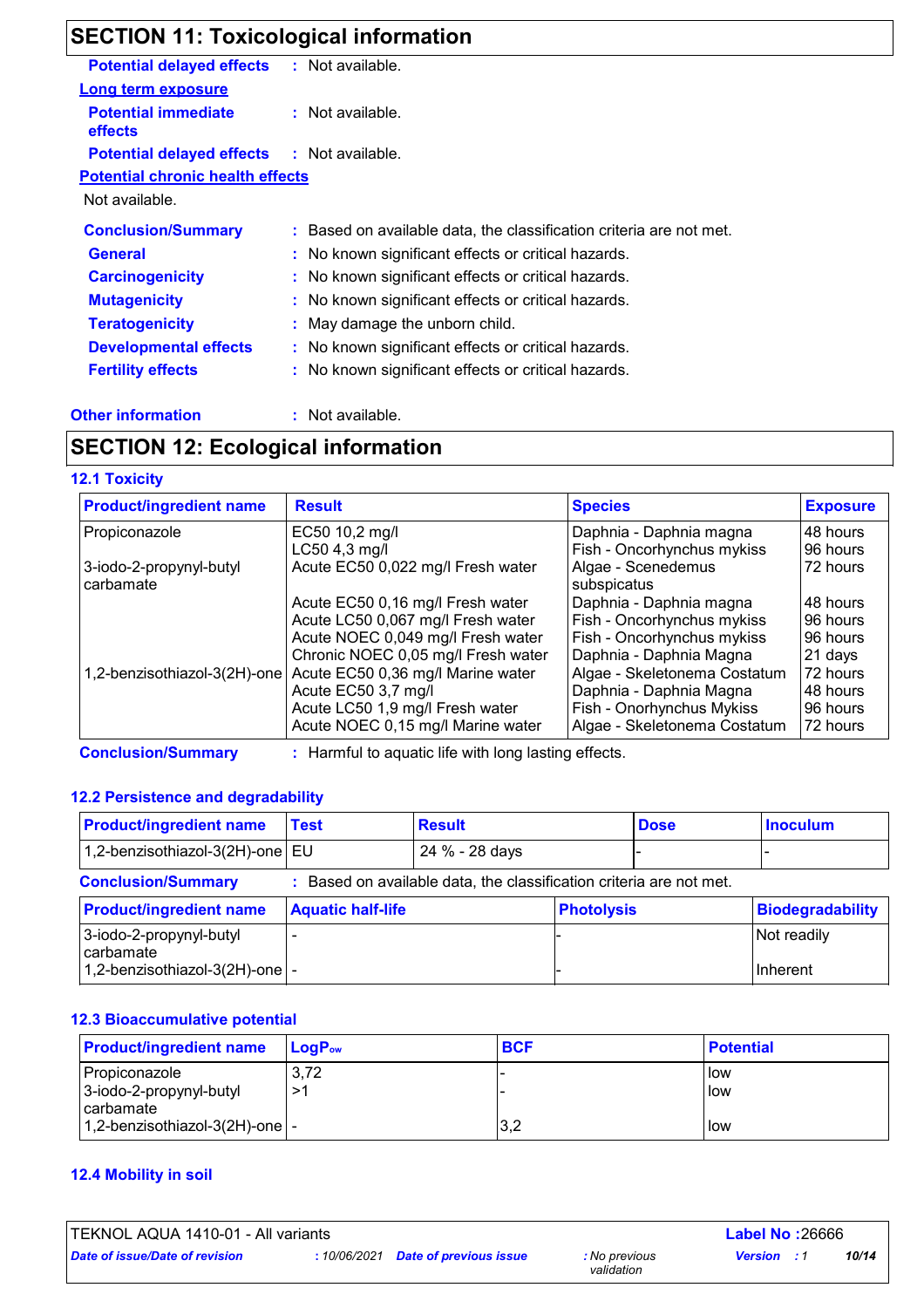## **SECTION 12: Ecological information Mobility :** Not available. **12.6 Other adverse effects** : No known significant effects or critical hazards. **PBT :** Not applicable. **vPvB :** Not applicable. **Soil/water partition coefficient (Koc) :** Not available. **12.5 Results of PBT and vPvB assessment SECTION 13: Disposal considerations**

| <b>13.1 Waste treatment methods</b> |                                                                                                                                                                                                                                                                                                                                                                                                                                                                                                                                                      |
|-------------------------------------|------------------------------------------------------------------------------------------------------------------------------------------------------------------------------------------------------------------------------------------------------------------------------------------------------------------------------------------------------------------------------------------------------------------------------------------------------------------------------------------------------------------------------------------------------|
| <b>Product</b>                      |                                                                                                                                                                                                                                                                                                                                                                                                                                                                                                                                                      |
| <b>Methods of disposal</b>          | : The generation of waste should be avoided or minimised wherever possible.<br>Disposal of this product, solutions and any by-products should at all times comply<br>with the requirements of environmental protection and waste disposal legislation<br>and any regional local authority requirements. Dispose of surplus and non-<br>recyclable products via a licensed waste disposal contractor. Waste should not be<br>disposed of untreated to the sewer unless fully compliant with the requirements of<br>all authorities with jurisdiction. |
| <b>Hazardous waste</b>              | : Yes.                                                                                                                                                                                                                                                                                                                                                                                                                                                                                                                                               |

#### **European waste catalogue (EWC)**

| <b>Waste code</b>          | <b>Waste designation</b>                                                                                                                                                                                                                                                                                                                     |  |  |  |  |
|----------------------------|----------------------------------------------------------------------------------------------------------------------------------------------------------------------------------------------------------------------------------------------------------------------------------------------------------------------------------------------|--|--|--|--|
| 03 02 02*                  | organochlorinated wood preservatives                                                                                                                                                                                                                                                                                                         |  |  |  |  |
| <b>Packaging</b>           |                                                                                                                                                                                                                                                                                                                                              |  |  |  |  |
| <b>Methods of disposal</b> | : The generation of waste should be avoided or minimised wherever possible. Waste<br>packaging should be recycled. Incineration or landfill should only be considered<br>when recycling is not feasible.                                                                                                                                     |  |  |  |  |
| <b>Special precautions</b> | : This material and its container must be disposed of in a safe way. Care should be<br>taken when handling emptied containers that have not been cleaned or rinsed out.<br>Empty containers or liners may retain some product residues. Avoid dispersal of<br>spilt material and runoff and contact with soil, waterways, drains and sewers. |  |  |  |  |

## **SECTION 14: Transport information**

|                                           | <b>ADR/RID</b> | <b>ADN</b>     | <b>IMDG</b>    | <b>IATA</b>    |
|-------------------------------------------|----------------|----------------|----------------|----------------|
| 14.1 UN number                            | Not regulated. | Not regulated. | Not regulated. | Not regulated. |
| 14.2 UN proper<br>shipping name           | $\blacksquare$ |                |                |                |
| <b>14.3 Transport</b><br>hazard class(es) | ٠              |                |                |                |
| 14.4 Packing<br>group                     |                |                |                |                |
| 14.5<br><b>Environmental</b><br>hazards   | No.            | No.            | No.            | No.            |
| <b>Additional</b><br>information          |                |                |                |                |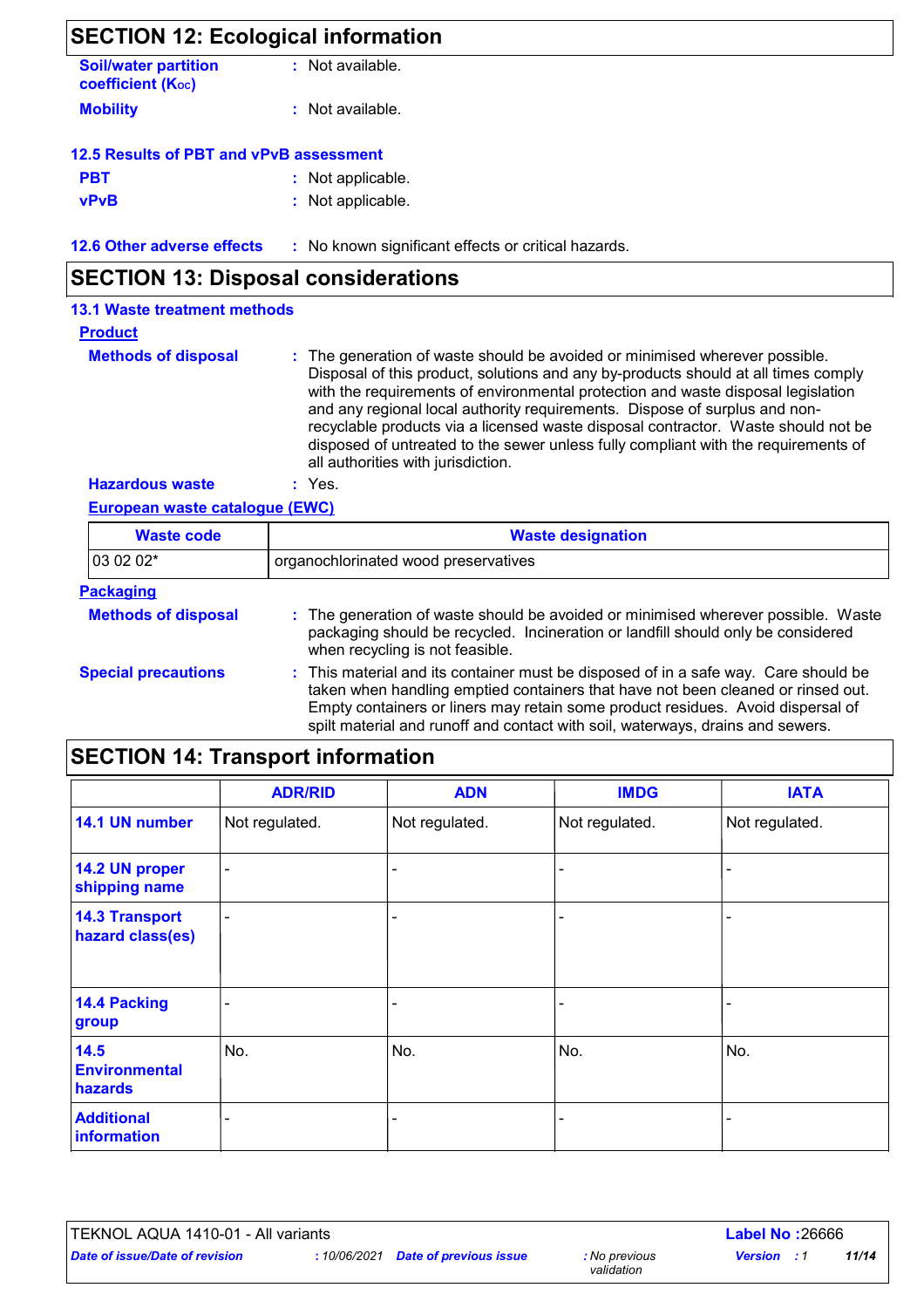## **SECTION 14: Transport information**

**user**

**14.6 Special precautions for Transport within user's premises:** always transport in closed containers that are **:** upright and secure. Ensure that persons transporting the product know what to do in the event of an accident or spillage.

**14.7 Transport in bulk according to Annex II of Marpol and the IBC Code** **:** Not relevant/applicable due to nature of the product.

## **SECTION 15: Regulatory information**

**15.1 Safety, health and environmental regulations/legislation specific for the substance or mixture**

**EU Regulation (EC) No. 1907/2006 (REACH)**

**Annex XIV - List of substances subject to authorisation**

#### **Annex XIV**

None of the components are listed.

**Substances of very high concern**

None of the components are listed.

**Annex XVII - Restrictions** : Restricted to professional users.

**on the manufacture, placing on the market and use of certain dangerous substances, mixtures and articles**

#### **Other EU regulations**

**Europe inventory :** Not determined.

| <b>Product/ingredient name Carcinogenic</b> | <b>effects</b> | Mutagenic effects Developmental | <b>effects</b> | <b>Fertility effects</b> |  |
|---------------------------------------------|----------------|---------------------------------|----------------|--------------------------|--|
| <b>Propiconazole</b>                        |                |                                 |                |                          |  |

#### **Ozone depleting substances (1005/2009/EU)**

Not listed.

#### **Prior Informed Consent (PIC) (649/2012/EU)**

| Ingredient name        | <b>Annex</b>              | <b>Status</b> |
|------------------------|---------------------------|---------------|
| <i>I</i> propiconazole | Part<br><b>IAnnex I -</b> | Listed        |

#### **Seveso Directive**

This product is not controlled under the Seveso Directive.

#### **National regulations**

| <b>Biocidal products</b><br>regulation | : This product is a biocidal product as defined in EU Regulation 528/2012. Its supply<br>and use may be subject to certain requirements or restrictions specified in this<br>directive. |
|----------------------------------------|-----------------------------------------------------------------------------------------------------------------------------------------------------------------------------------------|
| <b>Authorisation number</b>            | : TEKNOL AQUA 1410-01 BLACK: UK-2012-0481-1-0004                                                                                                                                        |
|                                        | TEKNOL AQUA 1410-01 COLOURLESS: UK-2012-0481-1-0002                                                                                                                                     |
|                                        | TEKNOL AQUA 1410-01 GREY: UK-2012-0481-1-0001                                                                                                                                           |

TEKNOL AQUA 1410-01 YELLOW: UK-2012-0481-1-0003

**International regulations**

**Chemical Weapon Convention List Schedules I, II & III Chemicals**

Not listed.

**Montreal Protocol (Annexes A, B, C, E)**

Not listed.

**Stockholm Convention on Persistent Organic Pollutants**

Not listed.

**Rotterdam Convention on Prior Informed Consent (PIC)** Not listed.

TEKNOL AQUA 1410-01 - All variants **Label No :**26666

*validation*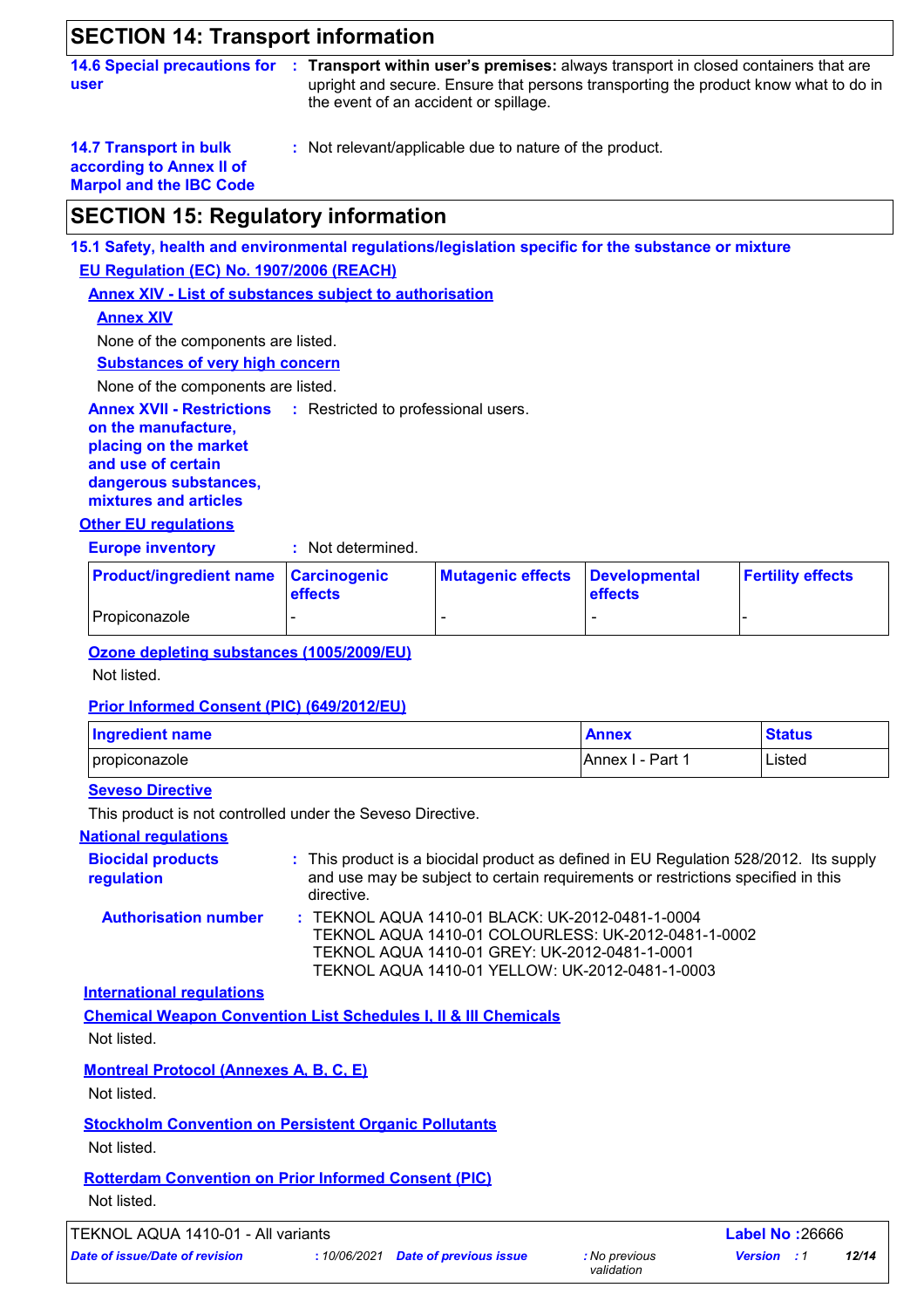## **SECTION 15: Regulatory information**

#### **UNECE Aarhus Protocol on POPs and Heavy Metals**

Not listed.

| <b>15.2 Chemical safety</b> | This product contains substances for which Chemical Safety Assessments are still |
|-----------------------------|----------------------------------------------------------------------------------|
| assessment                  | reguired.                                                                        |

## **SECTION 16: Other information**

|                                      | $\nabla$ Indicates information that has changed from previously issued version.                                                                                                                                                                                                                                                                                                                                                                           |
|--------------------------------------|-----------------------------------------------------------------------------------------------------------------------------------------------------------------------------------------------------------------------------------------------------------------------------------------------------------------------------------------------------------------------------------------------------------------------------------------------------------|
| <b>Abbreviations and</b><br>acronyms | $:$ ATE = Acute Toxicity Estimate<br>CLP = Classification, Labelling and Packaging Regulation [Regulation (EC) No.<br>1272/2008]<br><b>DMEL = Derived Minimal Effect Level</b><br>DNEL = Derived No Effect Level<br>EUH statement = CLP-specific Hazard statement<br>PBT = Persistent, Bioaccumulative and Toxic<br>PNEC = Predicted No Effect Concentration<br><b>RRN = REACH Registration Number</b><br>vPvB = Very Persistent and Very Bioaccumulative |
|                                      |                                                                                                                                                                                                                                                                                                                                                                                                                                                           |

**Procedure used to derive the classification according to Regulation (EC) No. 1272/2008 [CLP/GHS]**

| <b>Classification</b>   | <b>Justification</b> |
|-------------------------|----------------------|
| Repr. 1B, H360D         | l Calculation method |
| Aquatic Chronic 3, H412 | l Calculation method |

#### **Full text of abbreviated H statements**

| H302             | Harmful if swallowed.                                 |
|------------------|-------------------------------------------------------|
| H315             | Causes skin irritation.                               |
| l H317           | May cause an allergic skin reaction.                  |
| H318             | Causes serious eye damage.                            |
| H331             | Toxic if inhaled.                                     |
| <b>H360D</b>     | May damage the unborn child.                          |
| H <sub>372</sub> | Causes damage to organs through prolonged or repeated |
|                  | exposure.                                             |
| H400             | Very toxic to aquatic life.                           |
| H410             | Very toxic to aquatic life with long lasting effects. |
| H412             | Harmful to aquatic life with long lasting effects.    |

**Full text of classifications [CLP/GHS]**

| Acute Tox, 3<br>Acute Tox, 4<br>Aquatic Acute 1<br>Aquatic Chronic 1<br>Aquatic Chronic 3<br>Eye Dam. 1<br>Repr. 1B<br>Skin Irrit. 2<br> Skin Sens. 1<br><b>STOT RE1</b> |                          | <b>ACUTE TOXICITY - Category 3</b><br><b>ACUTE TOXICITY - Category 4</b><br>SHORT-TERM (ACUTE) AQUATIC HAZARD - Category 1<br>LONG-TERM (CHRONIC) AQUATIC HAZARD - Category 1<br>LONG-TERM (CHRONIC) AQUATIC HAZARD - Category 3<br>SERIOUS EYE DAMAGE/EYE IRRITATION - Category 1<br>REPRODUCTIVE TOXICITY - Category 1B<br>SKIN CORROSION/IRRITATION - Category 2<br>SKIN SENSITISATION - Category 1<br>SPECIFIC TARGET ORGAN TOXICITY - REPEATED<br><b>EXPOSURE - Category 1</b> |
|--------------------------------------------------------------------------------------------------------------------------------------------------------------------------|--------------------------|-------------------------------------------------------------------------------------------------------------------------------------------------------------------------------------------------------------------------------------------------------------------------------------------------------------------------------------------------------------------------------------------------------------------------------------------------------------------------------------|
| Date of issue/ Date of<br>revision                                                                                                                                       | : 10/06/2021             |                                                                                                                                                                                                                                                                                                                                                                                                                                                                                     |
| Date of previous issue                                                                                                                                                   | : No previous validation |                                                                                                                                                                                                                                                                                                                                                                                                                                                                                     |

| <u>revision</u>        |                     |
|------------------------|---------------------|
| Date of previous issue | : No previous valid |
| <b>Version</b>         | : 1                 |

TEKNOL AQUA 1410-01 All variants

#### **Notice to reader**